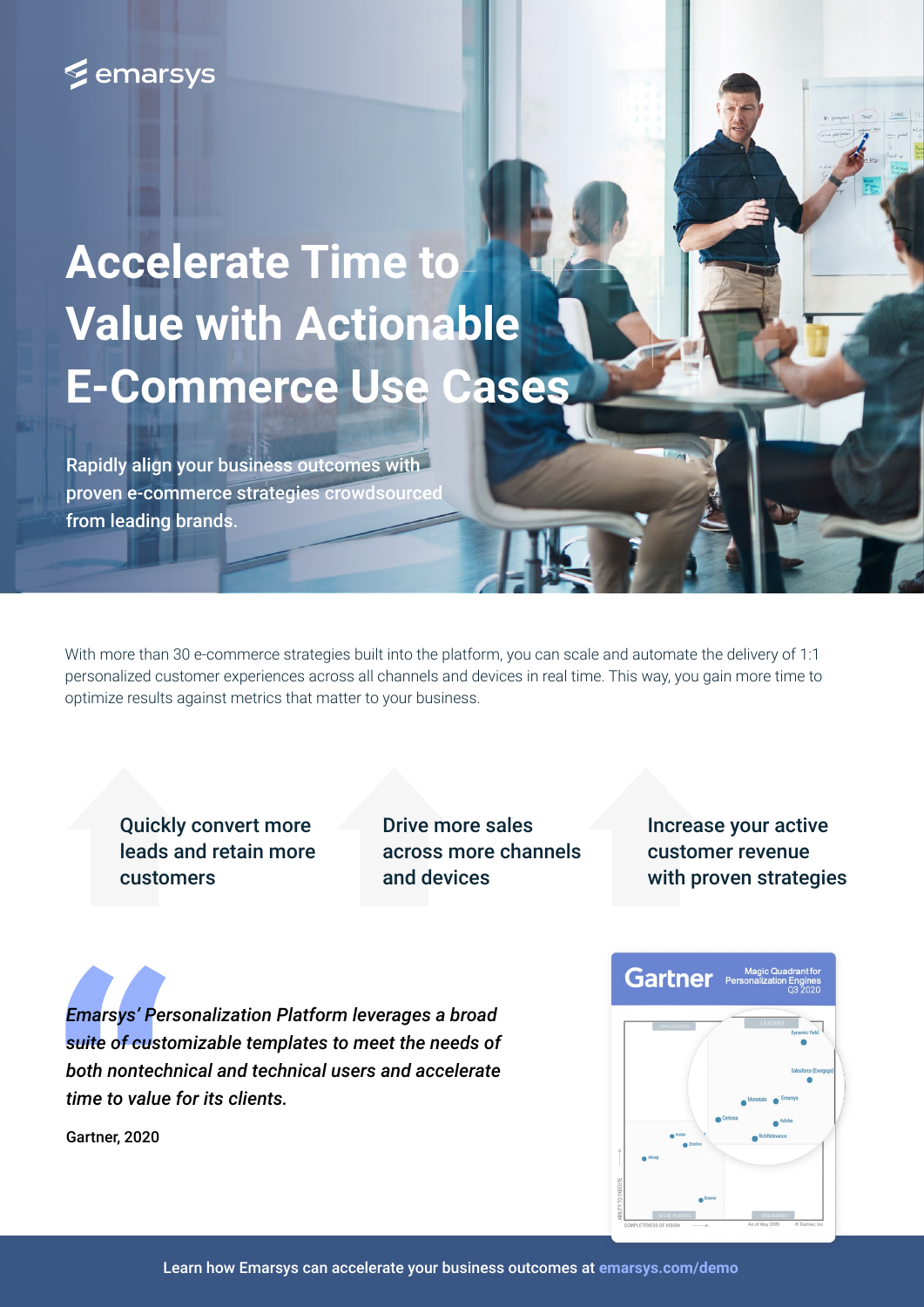

- **+24%** Average order value
- **+20%** Monthly sales attributed to digital communication

[Read success story](https://emarsys.com/why-emarsys/success-stories/shape-republic-migrated-to-shopify-plus-and-automated-their-customer-engagement-within-2-months/)  $\blacktriangleright$ 

| +13% More orders                         |
|------------------------------------------|
| $+13\%$ Average order value              |
| +71% Revenue from automated<br>campaigns |
| Read success story ▶                     |

**S** shopify merchant success story

There's a wealth of data created by customer interactions across websites, ads, mobile apps, SMS, support and other digital channels. To succeed in the omnichannel experience world, you need to rapidly leverage all data to customize and personalize the entire customer experience... and produce measurable

business outcomes fast. With built in e-commerce insights and use cases, we help you align business outcomes to marketing execution by presenting the right growth opportunities at the right time. Giving you more time to focus on accelerating business outcomes.



**Brands using Emarsys accelerate time to value with proven e-commerce use cases already aligned with the business metrics that matter.**